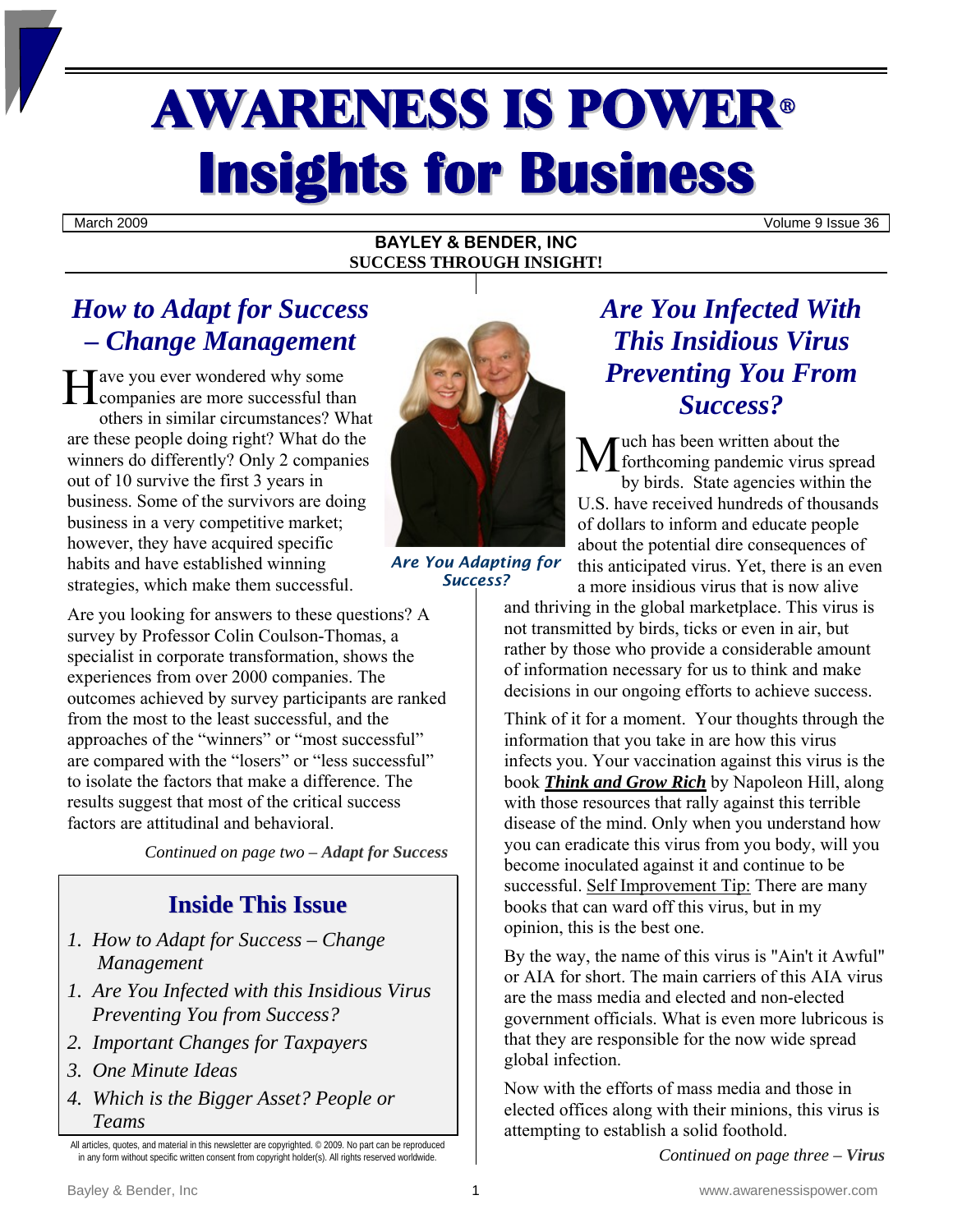### *Continued from page one – Adapt for Success*

Let's look at some overall differences between the attitudes and behaviors of those people in key positions who fail and succeed at bringing about a fundamental transformation in their organizations.

**First**, let's examine the most prominent characteristic attitudes and behaviors of "less successful" companies. They are unsure and unaware of the needs of others. They are cautious and fail to inspire and motivate. Losers are also reactive. They respond to events and often fail to anticipate the need for change. They confuse operational with strategic business issues. They fail to notice what is important and the biggest opportunities for performance improvement.

**Next**, let's examine the most prominent characteristic attitudes and behaviors of "winners." Winners tend to have a longer-term perspective. They are confident, positive and pro-active. They create compelling visions. They encourage innovation, trust other people, and share information and opportunities with them. They understand their customers and concern themselves with increasing customer retention. Winners value relationships, empathize, ask for feedback, and are good listeners.

**Winners have a plan.** Winners, in the challenge to change, transform and re-invent, are very different. They recognize that change can be stressful and can disrupt valued relationships. They only change what they need to change. They

communicate why change is necessary.

### **Conclusion**

In a changing environment, in order to be a winner, management's first responsibility is to identify processes or behaviors that are



inhibiting productivity and replace them with ones that are more effective. Once changes are identified, it is important for managers to estimate the organizational and individual employee impact on many levels including technology, employee attitude and behavior, organizational processes, etc… At this point, management should assess the employee's anticipated reaction to the desired changes as they are being implemented. In many cases, change can be extremely beneficial with lots of positives;

however, certain changes do sometimes produce a tremendous amount of resistance. It is the job of management to provide support to their team through the process of these changes, which sometimes are very difficult. Management must help employees accept change and help them become well adjusted and effective once these changes have been implemented.

By Pablo J. Perez, Executive and Corporate Coach, ACTIVATE GROUP, INC.

# *Important Changes for Taxpayers*

Here are a few tax law changes you may want to note before filing your 2008 federal tax return:

### **Standard Deduction Increased for Most Taxpayers**

The 2008 basic standard deductions all increased. They are:



- 9 *\$10,900 for married couples filing a joint return and qualifying widows and widowers*
- 9 *\$5,450 for singles and married individuals filing separate returns*
- 9 *\$8,000 for heads of household*

### **Contribution Limits Rise for IRAs and Other Retirement Plans**

This filing season, more people can make taxdeductible contributions to a traditional IRA. The deduction is phased out for singles and heads of household who are covered by a workplace retirement plan and have modified adjusted gross incomes between \$53,000 and \$63,000. For married couples filing jointly, the income phase-out range is \$85,000 to \$105,000.

### **Standard Mileage Rates Adjusted for 2008**  for business use of a vehicle:

- 9 *50.5 cents per mile from 1 January to 30 June 2008*
- 9 *58.5 cents per mile driven during the rest of 2008*

Visit [www.irs.gov](http://www.irs.gov/) for more information.

"It is not your aptitude, but your attitude, that determines your altitude. - Zig Ziglar

*Continued on next column –*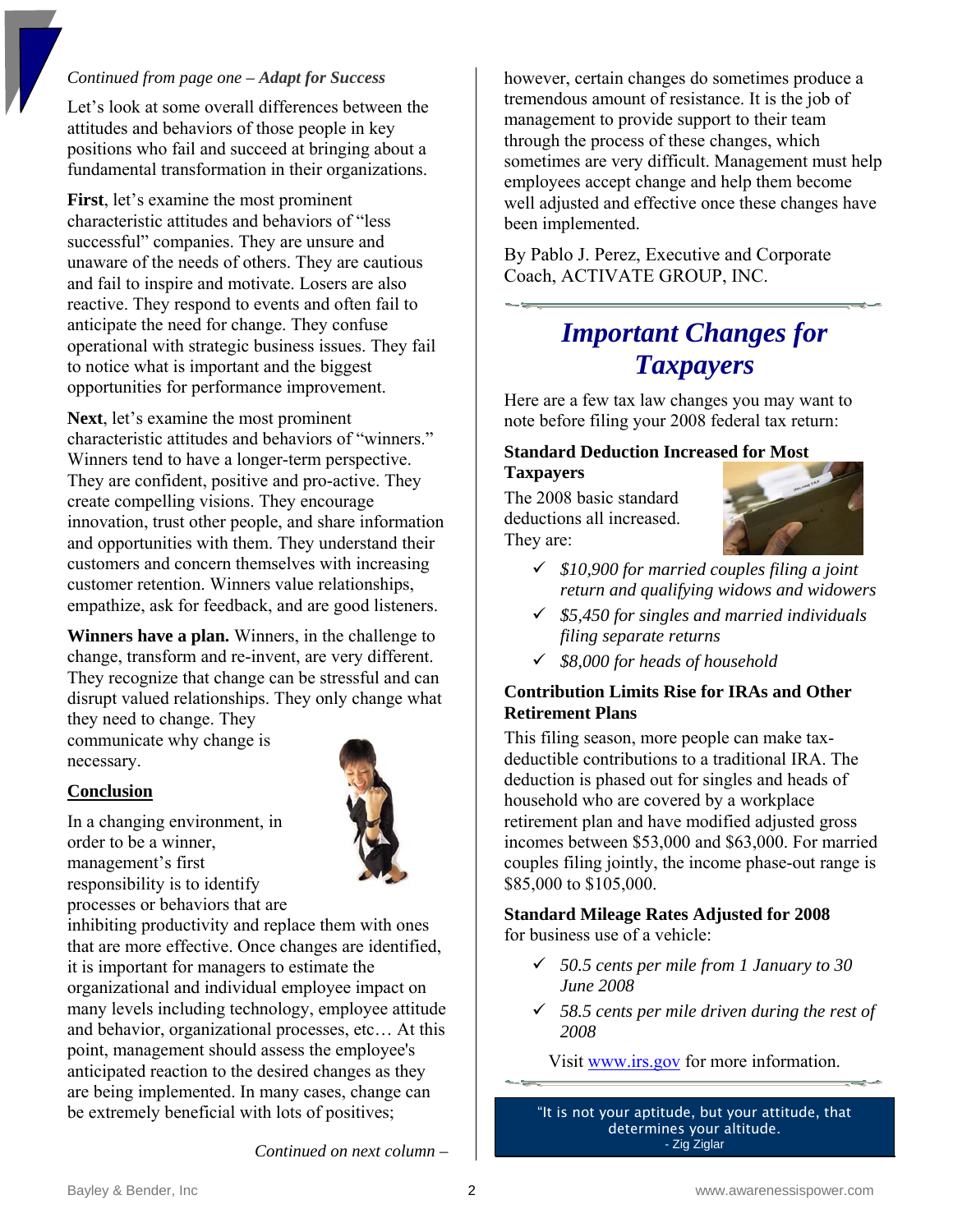### *Continued from page one – Virus*

By doing so, it will turn off the innate potential of millions of individuals. Success will no longer be an option. The sale of selfimprovement books will dramatically decline because individuals will no longer believe that they have the ability to overcome this malady of "ain't it awful."

Each day you can see and hear the spread of this infection. Potentially successful people are standing together sharing two of the symptoms of the AIA virus: Misery and Victimization. Of course, this virus could not have spread as quickly as it did without the entitlement mentality that

became a marker for easy victims. Other known symptoms of this pandemic virus are:

- ◆ Poor me
- ◆ Class envy
- ◆ It's not fair

Henry Ford, who never appeared to have suffered from this virus, said *"if you think you can or you* 

*think you cannot, either way you are right."* Self Improvement Tip: Napoleon Hill studied Henry Ford.

If you wish to have the life that you know, and more importantly, believe is possible, then make sure you have taken the following actions:

- 9 Read or re-read *Think and Grow Rich*
- $\checkmark$  Put together a written success action plan
- $\checkmark$  Commit your dreams to writing
- $\checkmark$  Use a proven goal achievement process reinforced with a proven tool
- $\checkmark$  Incorporate written belief or affirmation statements
- $\checkmark$  Schedule time for working on your successes and time for necessary reflection
- $\checkmark$  Find a mentor or coach who will help you stay free of the AIA virus

Now is the time to fight off this terrible disease. Who knows, you actually may achieve even more success than you thought possible.

Adapted with permission from author: Leanne Hoagland-Smith, Advanced Systems.



# THE ULTIMATES

─ a new type of search index *Twenty-five net services at your fingertips!*

Here you can search resources from all over the net like phone books, email directories, and trip planners. But this isn't just another list of links. The form for each resource is integrated into the site, and JavaScript copies the information from one blank to another so you can use everything out there with a minimum of time and effort.

Check it out at [http://www.theultimates.com](http://www.theultimates.com/)

### **How to Improve Persuasion Power**

To upgrade your persuasive power, capitalize on these situations:

♦ **Lend a sympathetic ear.** When an employee discusses a problem, listen with patience and understanding. By showing that you care, you earn a reputation as a sensitive manager. That will pay off when you ask your staff to sacrifice to attain stretch goals.

### ♦ **Feed off others' enthusiasm**.

When someone presents a new idea, support it. Don't look to shoot holes in what you hear.

*Example:* Your boss may want you to be upbeat about a new product rollout, so focus on opportunities rather than criticism.

*Payoff:* If you do have legitimate concerns about the project, this gives you the credibility to raise them later.

Source: Robert L. Dilenschneider, writing in *Executive Excellence* 

"The best thing about the future is that it only comes one day at a time."

- Abraham Lincoln

### Don't miss next month's issue. **Subscribe now!**

### **AWARENESS IS POWER**® *Insights for Business*



2024 Powder Mill Rd Silver Spring, MD 20903 Tel: 301-439-8317

E-mail: [aip@awarenessispower.com](mailto:aip@awarenessispower.com)

Visit Our Web Site at: [www.awarenessispower.com](http://www.awarenessispower.com/)

12 **Issues For Only \$97**